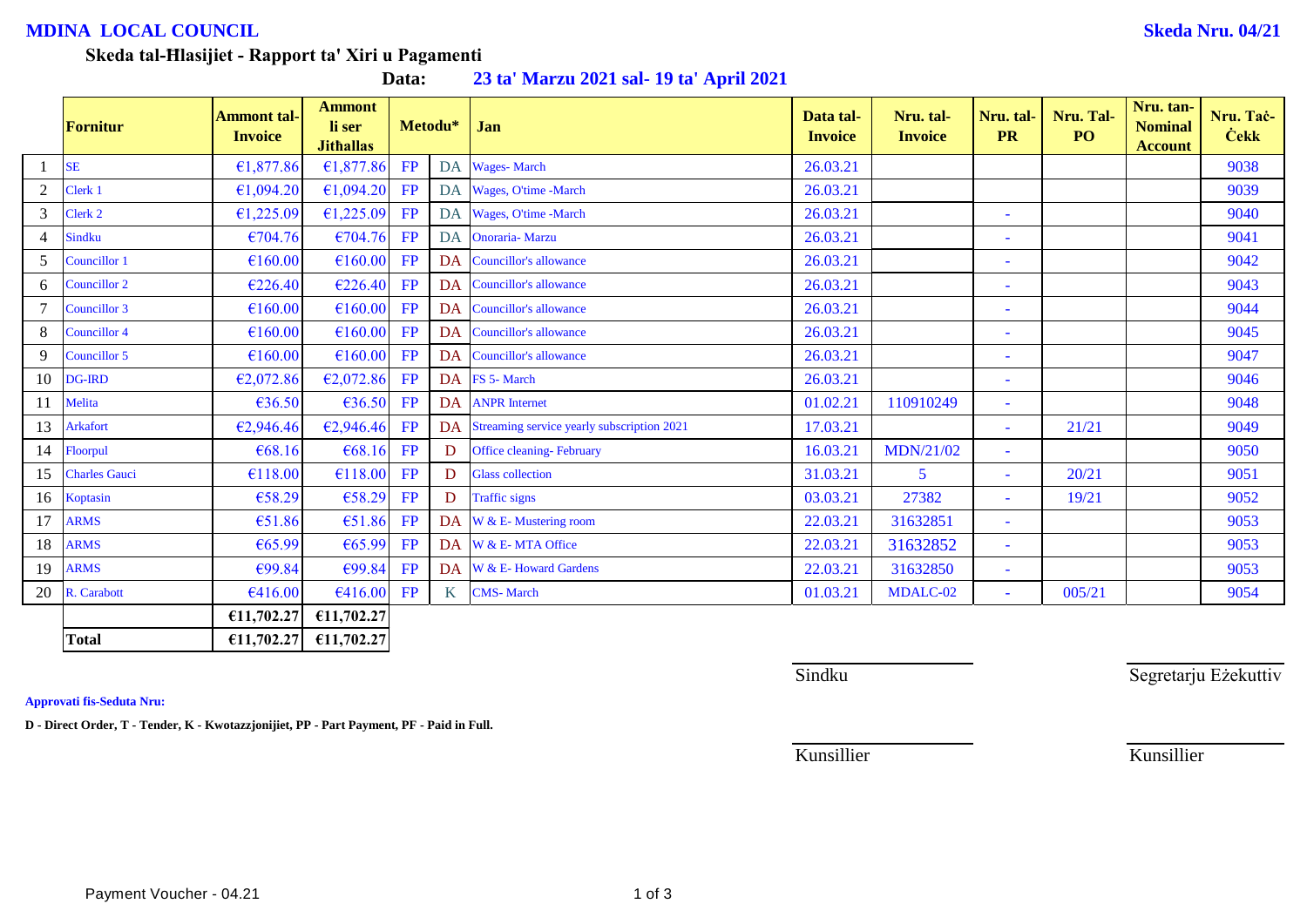### **MDINA LOCAL COUNCIL Skeda Nru. 04/21**

## **Skeda tal-Ħlasijiet - Rapport ta' Xiri u Pagamenti**

**Data: 23 ta' Marzu 2021 sal- 19 ta' April 2021**

|        | <b>Fornitur</b>         | <b>Ammont tal-</b><br><b>Invoice</b> | tiffranka  |           | Metodu*           | Deskrizzjoni                    | Data tal-<br><b>Invoice</b> | Nru. tal-<br><b>Invoice</b> | Nru. tal-<br><b>PR</b> | Nru. Tal-<br>PO | Nru. tan-<br><b>Nominal</b><br><b>Account</b> | Nru. Tac-<br><b>Cekk</b> |
|--------|-------------------------|--------------------------------------|------------|-----------|-------------------|---------------------------------|-----------------------------|-----------------------------|------------------------|-----------------|-----------------------------------------------|--------------------------|
| 21     | <b>Charles Mifsud</b>   | €2,595.12                            | E2,595.12  | FP        | T                 | Parks and Gardens- Feb          | 02.03.21                    | 1807                        |                        |                 |                                               | 9055                     |
| 22     | <b>Charles Mifsud</b>   | €2,595.12                            | E2,595.12  | FP        | T                 | <b>Parks and Gardens- March</b> | 31.03.21                    | 1830                        |                        |                 |                                               | 9055                     |
| 23     | <b>WasteServ</b>        | €61.84                               | €61.84     | FP        |                   | DA Tipping fees                 | 15.03.21                    | 100428                      |                        |                 |                                               | 9056                     |
| 24     | Intercomp               | €69.62                               | €69.62     | FP        | $K_{\mathcal{I}}$ | <b>Leasing Photocopier</b>      | 31.03.21                    | 419450                      |                        |                 |                                               | 9057                     |
| 25     | <b>WM Environmental</b> | €949.04                              | €949.04    | FP        | T                 | <b>Waste Collection- March</b>  | 31.03.21                    | 42                          |                        |                 |                                               | 9058                     |
| 26     | Mdina Local Council     | €90.24                               | €90.24     | FP        |                   | DA Petty Cash-March             | 19.04.21                    |                             |                        |                 |                                               | 9059                     |
| $27\,$ | Go plc                  | €90.88                               | €90.88     | <b>FP</b> |                   | DA Calls and charges            | 03.04.21                    | 73428912                    |                        |                 |                                               | 9060                     |
| 28     |                         |                                      |            | FP        |                   |                                 |                             |                             |                        |                 |                                               |                          |
| 29     |                         |                                      |            | FP        |                   |                                 |                             |                             |                        |                 |                                               |                          |
| $30\,$ |                         |                                      |            | <b>FP</b> |                   |                                 |                             |                             |                        |                 |                                               |                          |
| 31     |                         |                                      |            | FP        |                   |                                 |                             |                             |                        |                 |                                               |                          |
| 32     |                         |                                      |            | FP        |                   |                                 |                             |                             |                        |                 |                                               |                          |
| 33     |                         |                                      |            | <b>FP</b> |                   |                                 |                             |                             |                        |                 |                                               |                          |
| 34     |                         |                                      |            | FP        |                   |                                 |                             |                             |                        |                 |                                               |                          |
| 35     |                         |                                      |            | <b>FP</b> |                   |                                 |                             |                             |                        |                 |                                               |                          |
| $36\,$ |                         |                                      |            | <b>FP</b> |                   |                                 |                             |                             |                        |                 |                                               |                          |
| 37     |                         |                                      |            | <b>FP</b> |                   |                                 |                             |                             |                        |                 |                                               |                          |
| 38     |                         |                                      |            | <b>FP</b> |                   |                                 |                             |                             |                        |                 |                                               |                          |
| 39     |                         |                                      |            | <b>FP</b> |                   |                                 |                             |                             |                        |                 |                                               |                          |
| 40     |                         |                                      |            | <b>FP</b> |                   |                                 |                             |                             |                        |                 |                                               |                          |
|        | Sub Total c/f           | €6,451.86                            | €6,451.86  |           |                   |                                 |                             |                             |                        |                 |                                               |                          |
|        | Sub Total b/f           | €11,702.27                           | £11,702.27 |           |                   |                                 |                             |                             |                        |                 |                                               |                          |
|        | <b>Total</b>            | £18,154.13                           | £18,154.13 |           |                   |                                 |                             |                             |                        |                 |                                               |                          |

**Approvati fis-Seduta Nru:**

**D - Direct Order, T - Tender, K - Kwotazzjonijiet, PP - Part Payment, PF - Paid in Full.**

Sindku Sindku Segretarju Eżekuttiv

Kunsillier Kunsillier